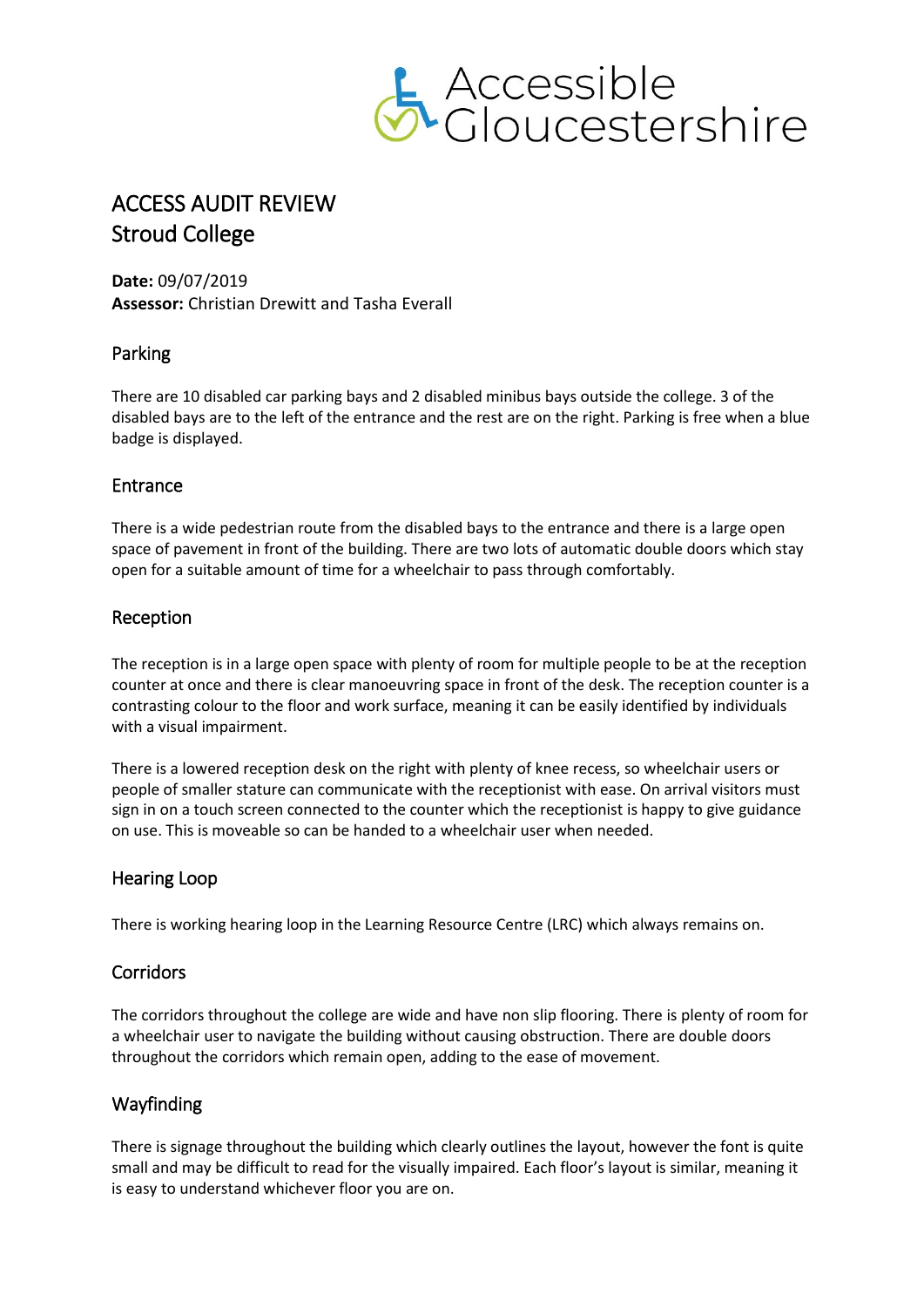## Canteen

The canteen is on the ground floor and to the right as you enter. It is large and spacious with plenty of space for manoeuvring. There are vending machines to the left when entering the canteen and the buttons are at a suitable height for a wheelchair user.

The tables and chairs are secured to the ground and there are 3 tables with chairs removed so a wheelchair user can sit comfortably at a table.

The food station counter is a suitable height for wheelchair users and people of a smaller station. However, there is a taller station for condiments which would not be reachable by a wheelchair user.

There are numerous food and recycling bins in the canteen which are clearly signed and easy to find. However, one of these sets of bins is up a slight step which means a wheelchair user can't get close enough to use the bin. Additionally, the bins are pedal bins which can be impossible for a wheelchair user to use, therefore resulting in having to lift the bin up manually. This can make putting items in the bin difficult for somebody with limited dexterity or the use of only one hand.

There is a water fountain at the end of the food station. The button is hard to push down and may also cause someone with limited dexterity difficulty.

There is also a tuck shop within the canteen area which offers a wide range of snacks.

#### Lift

There is one lift to the left of the entrance. It has good signage on it stating that it should only be used by people who really need it. If there is a maintenance issue with this lift, there is another lift that can be used. The lift is a good size and can comfortably fit a wheelchair user and assistant. They have a reflective back wall so a wheelchair user can see behind them when reversing out and there is braille on the buttons.

## Classrooms

The classrooms are spacious with desks spread apart so that individuals can move around the room with ease.

There are timetables on the outside of each classroom however these are in a very small font and would be very difficult for an individual with a visual impairment to read.

## Learning Resource Centre (LRC)

The LRC is on the 2nd floor and is accessed via two heavy double fire doors and a wheelchair user will need aid in opening these. The LRC is large and open plan with plenty of manoeuvring space at the reception desk. There is plenty of space between computer aisles and book aisles. We spoke in depth with the manager of the LRC, Mel, who is passionate about making the LRC as inclusive an environment as possible. She told us about the efforts that were made during the summer to rearrange the library ensuring it was as organised as possible. We were also informed that a conscious effort was made to make each aisle between bookshelves wide enough for 2 wheelchairs to pass each other with ease.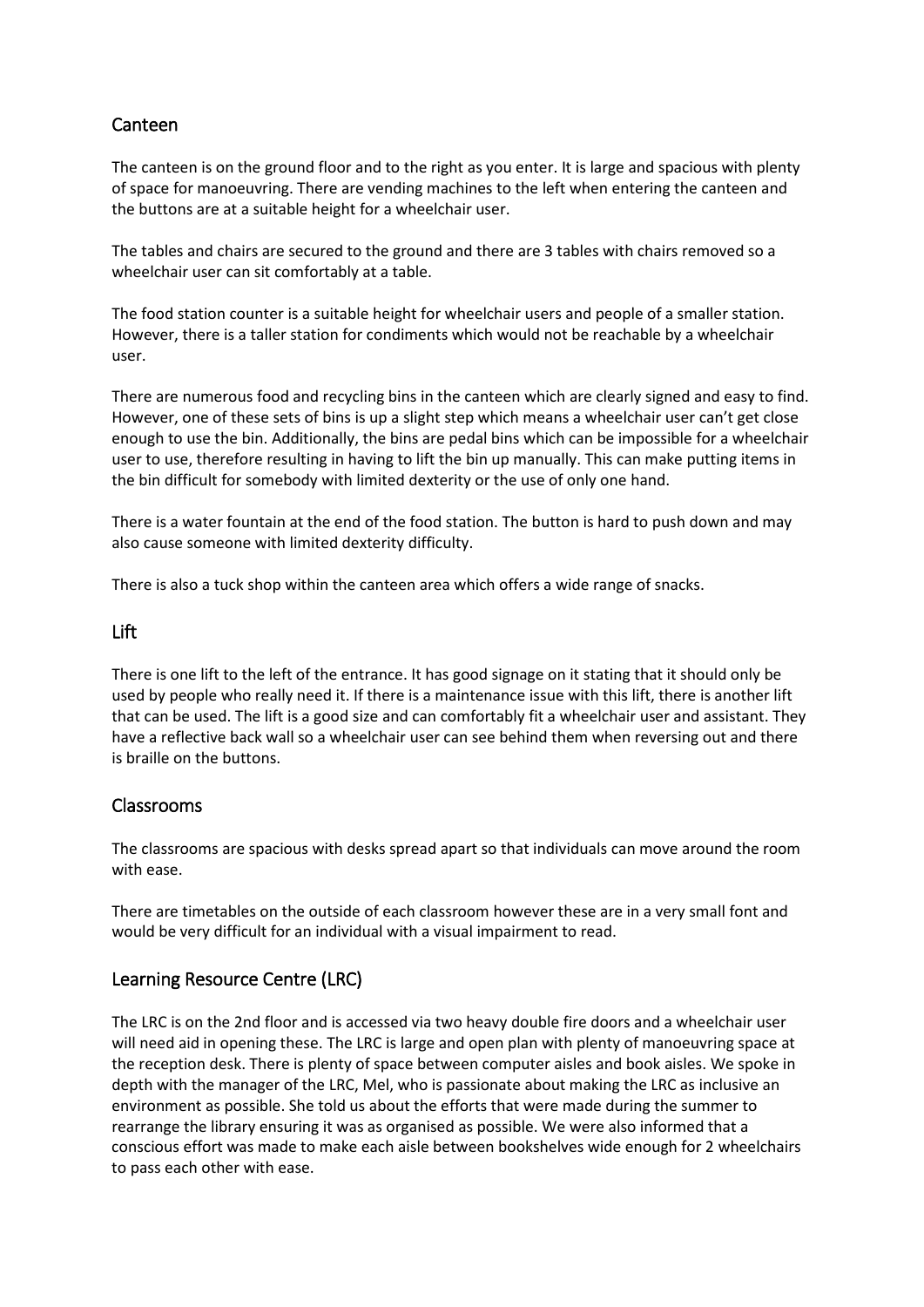There are 2 accessible computers with rise and fall desks. Both computers have signage on the desk outlining that they can be used by anyone but must be made free if somebody requires them specifically. There are numerous accessible additions for these desks, including read and write software, a large button keyboard with coloured keys, a rollerball mouse, wrist mats and a braille keyboard. Mel informed us of the efforts she went to for the braille keyboard which is a story worth sharing:

A blind student was keen to take a computer course, however the high cost of accessible options such as a braille keyboard made this difficult. Mel used her initiative and, using a label maker, made braille labels for a standard keyboard and meticulously attached each braille sticker to each key so that the student could take the computer course. This is an inspiring story from an individual who is clearly happy to go above and beyond in ensuring there is nothing holding individuals with disabilities back from achieving their goals.

The LRC also offers mindfulness colouring which adds to enrichment time. There are also inductions suited to individual needs.

The college also offers email counselling so that students can easily access emotional support if needed.

## The Chase

Stroud College offers The Chase which is an opportunity for independent living and employment. The Chase offers learners with an inclusive curriculum and the emotional and personal support to enable them to achieve qualifications and progress into pathways that are tailored to their individual needs, including supported employment, independent living, further education or full employment.

They have a fully functioning kitchen with a lowered counter, sink and hob for wheelchair users or people of a smaller stature. The underneath of the counter, sink and hob is empty, leaving plenty of knee recess for a wheelchair user.

#### Toilets

There are 3 accessible toilets, 1 on each floor and a changing places and accessible shower room on the ground floor.

#### *Accessible toilets*

Each toilet is located in the same place on each floor making them easy to find, they are all to the left of the lift as you exit and each toilet is very similar. The doorways are 900mm wide meeting minimum requirements. The rooms measure 2400mm x 1600mm which exceeds minimum requirements and leaves space for a wheelchair user and assistant. However, there are disposable and sanitary bins in the transfer spaces which means there is not enough turning space for a wheelchair user. This can also make transferring to the toilet difficult.

The emergency pull cords were not the correct height and not always reachable from both the ground and the toilet.

The toilet seat is 48cm from the ground which is the correct height. The flush pedals are easy to use, and the floors are non-slip. There is no coat hook on the doors.

All amenities are at a lowered height for a wheelchair user or person of smaller stature and the grab rails are a contrasting colour from the walls to aid the visually impaired.